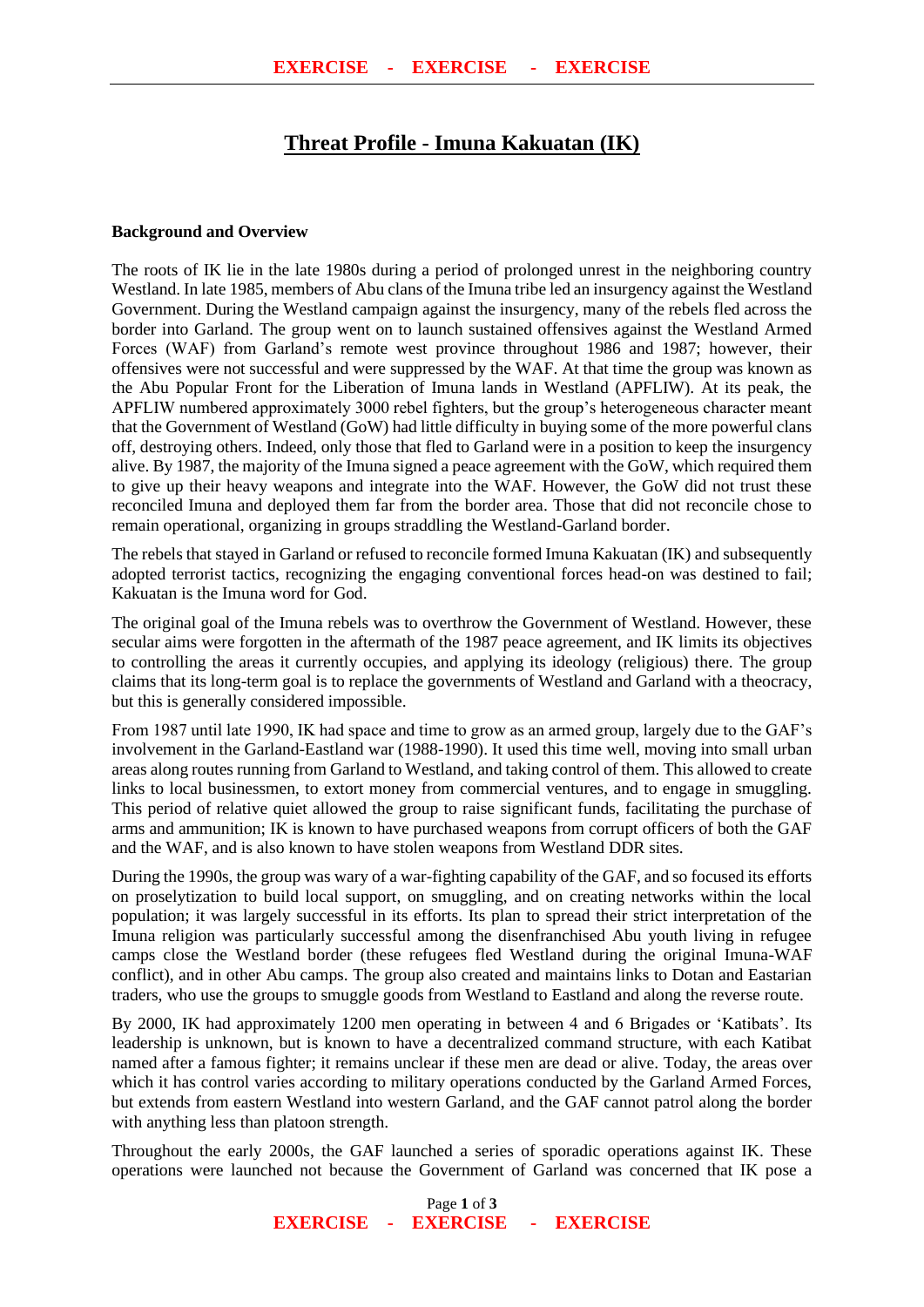strategic threat, but because the weaker Government of Westland (GoW) was concerned at a growth in pro-IK sentiment in the eastern part of the country; simply put, the GoW wanted to destroy the group, lest it grew into a more significant threat in the long term. Indeed, IK did strengthen and now poses a far more significant threat to both the GoW and to the GoG. However, the threat remains at the tactical level.

Most recently (2010-2016) IK sent many of its fighters to a country in the 7th Continent where a bitter ideological Civil war is being fought. In the face of extreme pressure from a sustained combined arms offensive by western forces on the 7th Continent, IK and aligned forces were defeated. While many IK fighters were killed, hundreds returned to Westland and to Garland. Some of these fighters returned further radicalized, and all retuned with combat experience, and training. Indeed, from 2014 onwards, the typical IK small scale, low-intensity assaults and criminal activities, were replaced by attacks of a growing sophistication. These attacks incorporated complex attack methodologies, including the use of both IEDs, PBIEDs and (S)VBIEDs; all types of IEDs can be either remotely or command wire detonated.

The group is also known to have access to a wide variety of small arms, RPGs, mines (used to make the IEDs), and to have a low-level indirect fire capability. The group uses modified 4x4 ATVs to move, many that have artisanal armor plating, and most with mounted HMGs.

The group remains generally popular among the local population, but its brutality against unsupportive sections of the population means that its popularity among mainstream Abu has waned; this trend became more pronounced in the years after 2010.

#### **Recent and Significant Activity**

On 10 February 2012, an unknown number of people were killed or wounded when suspected Imuna Kakuatan militants attacked a village (mixed ethnicity) in Garland, approximately 15 km east of the border with Westland.

On 6 June 2012, the UN High Commissioner for Refugees (UNHCR) stated that at least 20 attacks had been carried out by the IK in the Westland border area of Garland's Central Province and Northland since the beginning of the year, leaving one person dead, 17 others kidnapped, and displacing several thousand people.

## **2013**

On 30 March 2013, the UNHCR confirmed that two people had been killed in attacks by IK militants in the Central Province, and four people had been killed in the West Province since the start of 2013.

On 20 May 2013, the Garland Police confirmed that a suspected senior IK commander had been arrested during a counter-terrorism operation.

## **2014**

On 3 September 2014, 11 people were wounded and 25 others were injured when IK militants raided five border villages of West Province. This precipitated the first of several internal population displacements.

On 28 September 2014, three people were killed and 13 others were abducted when IK launched an attack near a western border town of West Province.

On 6 October 2014, the Garland military force announced that it had resumed active joint operations with WAF against the IK and had killed 100 suspected militants.

On 10 November 2014, a soldier was killed and six others were wounded, including one UN local national staff, when IK militants ambushed an army convoy near the tri-border of Garland (Central Province), Northland and Westland.

Reliable intelligence reports suggest that members of the group travelled to the 7th Continent to participate in a civil conflict.

> Page **2** of **3 EXERCISE - EXERCISE - EXERCISE**